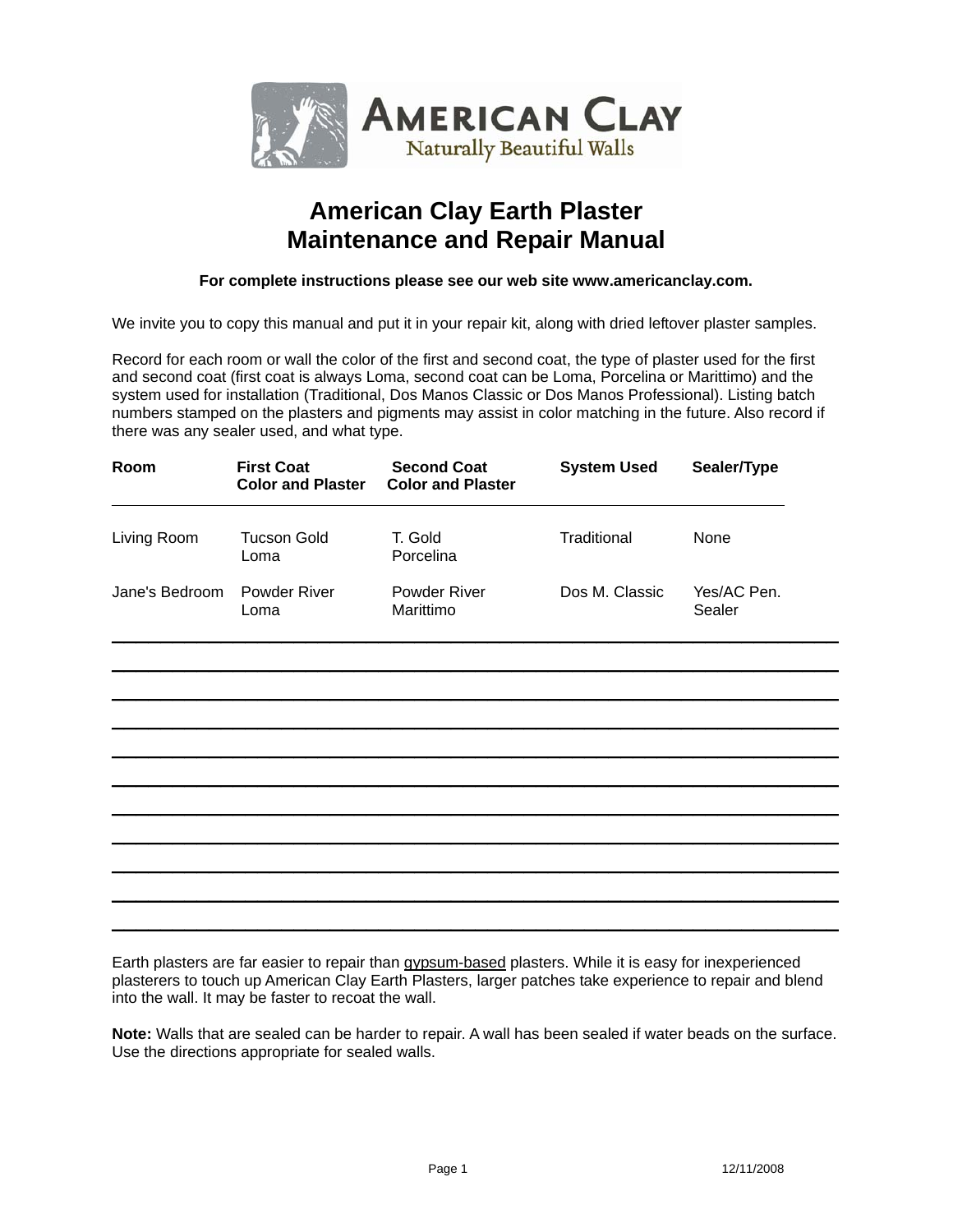## **MAINTAINING AND REPAIRING UNSEALED WALLS**

#### *Always use a BARELY DAMP sponge when instructed to sponge out marks.*

- **Cleaning is easy** sponge out any marks
- **Scratches are easy** sponge out
- **Permanent marker is easy** sponge out
- **Stains** sponge out as quickly as possible after stain happens. If stain remains, remove stained plaster and replace with plaster saved for repairs.
- **Nail holes are easy** push in plaster, match texture. (Galleries appreciate American Clay for this reason.)
- **Shallow nicks and dings** determine how deep the damaged area is. If the damage extends only to the top (finish) coat, and the surface has not been treated or sealed, then the area may only need to be misted with water and sponged or troweled to remove the scratch. Small amounts of rehydrated plaster may be added to nicks and dings and blended in with a trowel or sponge (depending upon compression technique used on the rest of the wall).
- **Larger or deeper repairs** larger repairs take experience to make them blend into the rest of plaster. It may be easier to recoat the wall with another finish coat of plaster. If you choose to repair the plaster, follow as many of the step-by-step instructions below that are needed to complete your repair.
	- 1. **If drywall needs repair,** cut back to studs, remove 2"-3" (5-8 cm) of the surrounding plaster, and replace drywall. Tape and mud seams with joint compound. (If using hot mud or lightweight joint compound, prime area with a PVA primer to even out suction rates.) Go to step 4.
	- 2. **If the damaged substrate is not drywall**, repair the substrate with a material appropriate for that substrate that maintains even suction rates. Go to step 4.
	- 3. **If the substrate has not been damaged,** clean the area with a soft brush and check to see if the Sanded Primer Elite has been damaged. If you even suspect that it has been damaged, go to step 4. If the Sanded Primer Elite is intact or it was not exposed, go to step 5.
	- 4. **Brush on American Clay Sanded Primer Elite** to exposed substrate. Let dry.
	- 5. **Tape the edges** of the clay patch with blue painters tape.
	- 6. **Rehydrate plaster** that was saved for repairs\* (10% of total wall material should have been dried out and saved for repairs. If no material was saved, contact your applicator for material or contact American Clay with color name and type of plaster used. If you do not know this information, send American Clay a 1"x1" (3x3 cm) chip of the plaster. American Clay will sell you a 5# bag to match the color.)
	- 7. **Apply a thin coat of Loma** and allow to dry. Reapply as many coats as needed to bring surface to 1/32" or .8 mm below the finished surface. (Skip this step if surface has not exposed the first coat.) Let dry.
	- 8. **Apply second coat,** leaving it "proud" (higher than surrounding wall). Do not try to feather it into the surrounding wall.
	- 9. **Let patch dry. This is critical!** (This is a good time to shift over to working on other areas needing repair.)
	- **10. Remove tape.**
	- 11. **Shave off excess using a sharp trowel,** so that patch is level with the surrounding plaster. (If working with Marittimo, shave before totally dry, and shave in one direction).
	- 12. **Mist the damaged area with water** and use a sponge to smooth the edges into the finished wall. Let this dry completely.
	- 13. **Re-mist and compress the patch and the surrounding area** with the same technique used on the rest of the wall. Note: it is easy to over-polish (thus burnish) the edges of a patch. Work with a soft plastic trowel to avoid this.